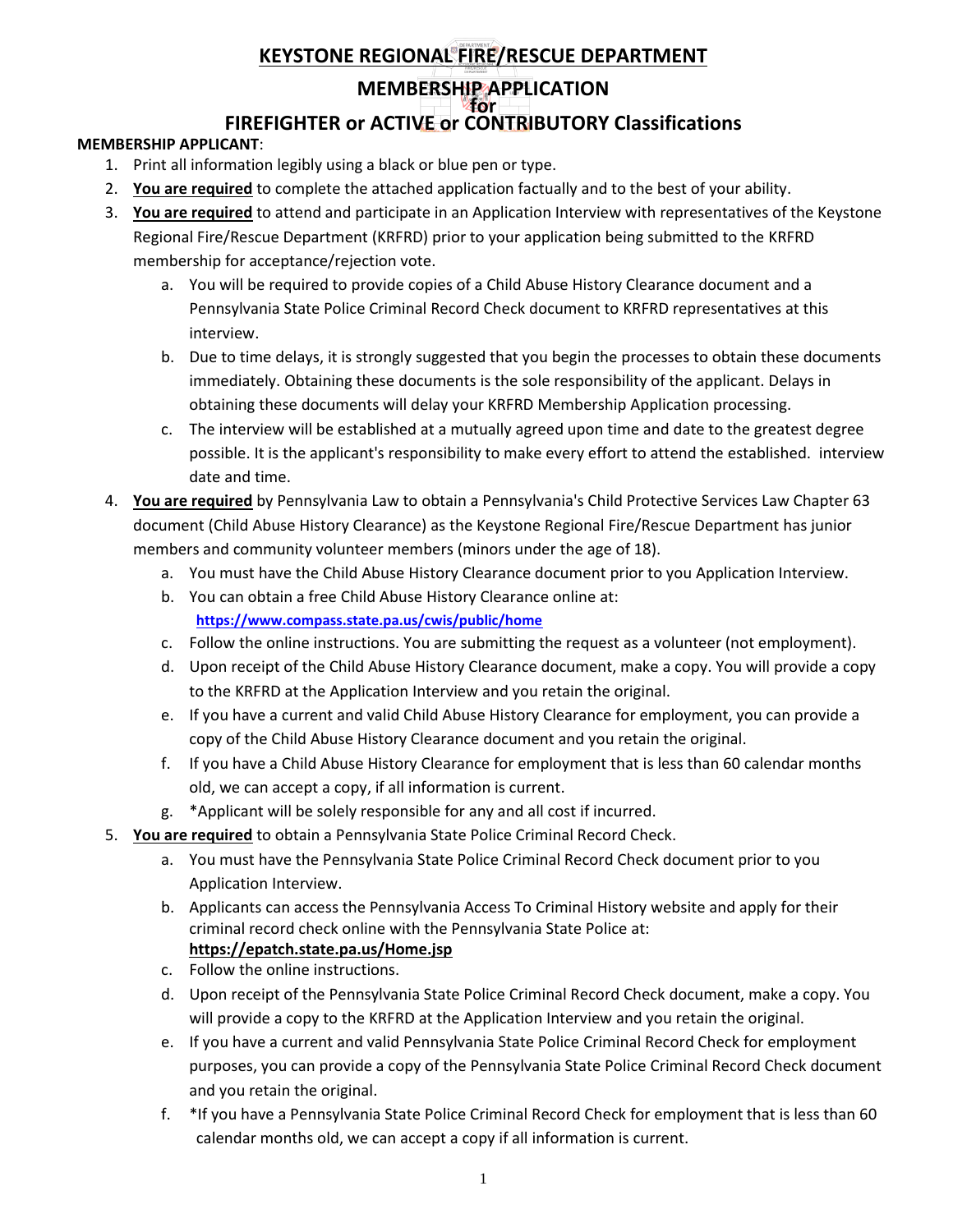# **MEMBERSHIP APPLICATION**

#### **for FIREFIGHTER or ACTIVE or CONTRIBUTORY Classifications**

- g. \*Applicant is solely responsible for any and all cost if incurred.
- 6. **You are required to obtain**, if you have not been a resident of Pennsylvania for the past 10 consecutive

years, a Federal Bureau of Investigation (FBI) Criminal Background document.

- a. Applicants can access the Federal Bureau of Investigation (FBI) Criminal Background application process at: **[www.pa.cogentid.com//index\\_dpw.htm](https://www.pa.cogentid.com/index_dpw.htm)**.
- b. Upon receipt of the Federal Bureau of Investigation (FBI) Criminal Background document, make a copy. You will provide a copy to the KRFRD at the Application Interview and you retain the original
- 7. \*If you have a Federal Bureau of Investigation (FBI) Criminal Background check for employment that is less than 60 calendar months old, we can accept a copy, if all information is current.
- 8. \*Applicant will be solely responsible for any and all cost if incurred.
- 9. Upon completion of the Application Interview and acceptance of a valid Child Abuse Clearance Check, a Pennsylvania State Police Criminal Record Check, a Federal Bureau of Investigation (FBI) Criminal Background check (if applicable), your application, interview responses, personal references interviews, employer interview and all other references and information will be evaluated by the Membership Investigation Committee.
	- a. The Committee recommends either your acceptance or rejection of membership to the KRFRD voting members based upon all relevant information.
	- b. Members vote on your application.
	- c. You will receive a letter via US Mail as to your membership acceptance or denial.
	- d. Pay \$1.00 KRFRD membership fee and \$2.00 first year KRFRD dues.

### **FIREFIGHTER OR ACTIVE MEMBER**

### 10. **You may be required,** if accepted as a KRFRD member:

- a. You may be required to complete a physical examination and a drug and alcohol test within 30 days of the date membership acceptance.
	- i. The Keystone Regional Fire/Rescue Department will fully pay for:
		- 1. A physical examination by a licensed physician at a site designated by the KRFRD.
		- 2. A drug/alcohol test by a licensed physician/agent at a site designated by the KRFRD.
- b. The physical examination and drug/alcohol results are directly submitted and retained by the KRFRD:
	- i. The physical examination must validate the applicant's ability to physically perform firefighting activities without negative impact upon the applicant's health.
	- ii. The drug/alcohol test must validate zero levels for drugs/and alcohol.
- c. The KRFRD reserves the right to solicit clarification of results with physician and/or drug and alcohol testing physician or agent.

Upon completion of the application, you may deliver in person to the KRFRD or send via US Postal Service to:

**KEYSTONE REGIONAL FIRE RESCUE DEPARTMENT MAIN OFFICE ATTENTION: SECRETARY P.O. BOX 12 CRESSON, PA 16630**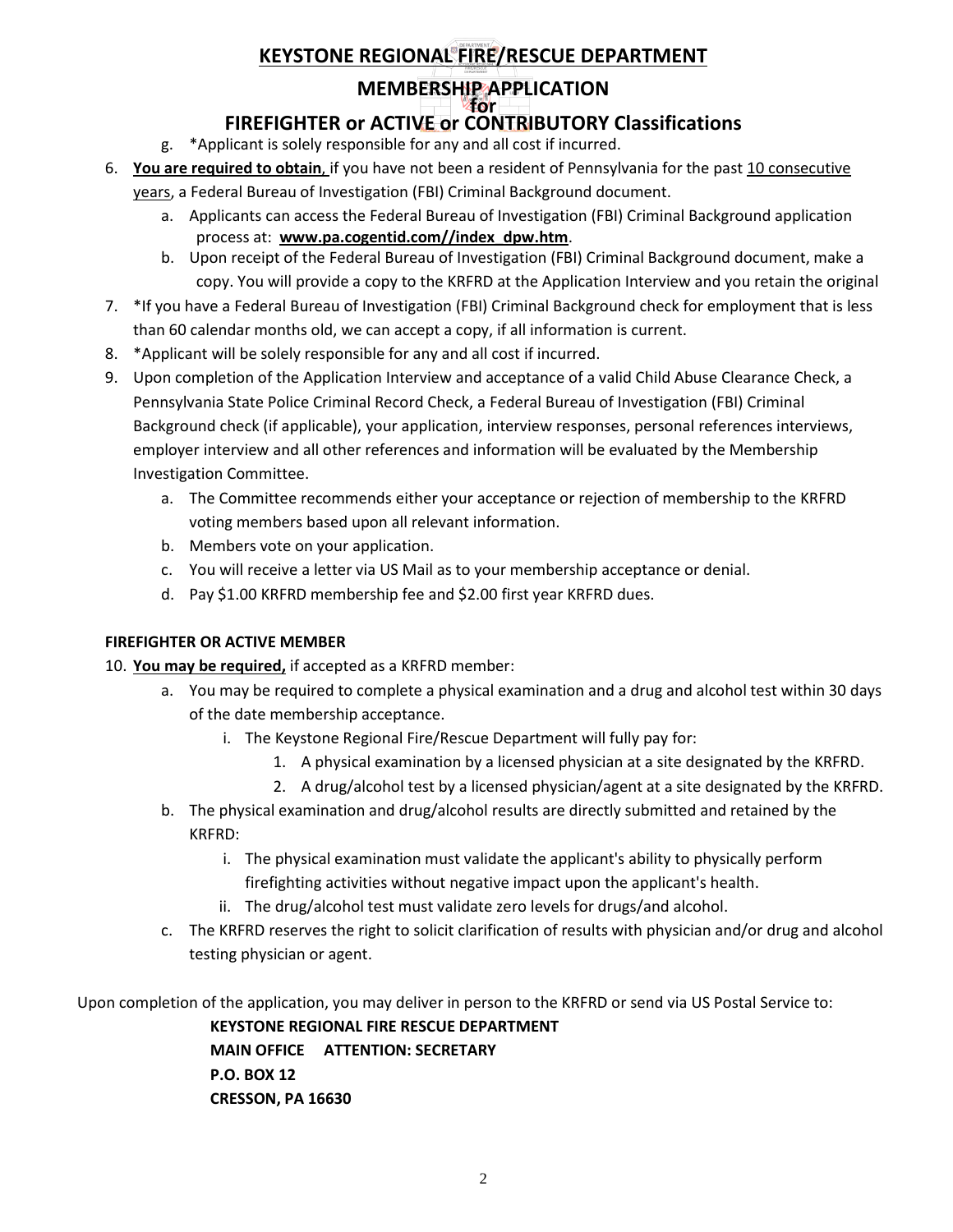### **MEMBERSHIP APPLICATION**

**for FIREFIGHTER or ACTIVE or CONTRIBUTORY Classifications**

| Print on ink or type information                                                                                                                                                                                                                                                                                                                                                                                                                                   |                                    |                                              |  |  |  |  |
|--------------------------------------------------------------------------------------------------------------------------------------------------------------------------------------------------------------------------------------------------------------------------------------------------------------------------------------------------------------------------------------------------------------------------------------------------------------------|------------------------------------|----------------------------------------------|--|--|--|--|
|                                                                                                                                                                                                                                                                                                                                                                                                                                                                    |                                    |                                              |  |  |  |  |
| Last                                                                                                                                                                                                                                                                                                                                                                                                                                                               |                                    | First                                        |  |  |  |  |
|                                                                                                                                                                                                                                                                                                                                                                                                                                                                    |                                    |                                              |  |  |  |  |
|                                                                                                                                                                                                                                                                                                                                                                                                                                                                    |                                    |                                              |  |  |  |  |
|                                                                                                                                                                                                                                                                                                                                                                                                                                                                    |                                    |                                              |  |  |  |  |
| Phone Number: (_______) ___________________                                                                                                                                                                                                                                                                                                                                                                                                                        |                                    | Cellular Number: (_______) _________________ |  |  |  |  |
|                                                                                                                                                                                                                                                                                                                                                                                                                                                                    |                                    |                                              |  |  |  |  |
| Driver's License: No Yes State _______________ Operator # ______________________                                                                                                                                                                                                                                                                                                                                                                                   |                                    |                                              |  |  |  |  |
|                                                                                                                                                                                                                                                                                                                                                                                                                                                                    |                                    |                                              |  |  |  |  |
|                                                                                                                                                                                                                                                                                                                                                                                                                                                                    |                                    |                                              |  |  |  |  |
|                                                                                                                                                                                                                                                                                                                                                                                                                                                                    |                                    |                                              |  |  |  |  |
|                                                                                                                                                                                                                                                                                                                                                                                                                                                                    |                                    |                                              |  |  |  |  |
| **A completed criminal background check and child abuse clearance only required for membership<br>**Any accepted Contributory, his/her membership upgrade of classification to Firefighter or Active may be required to complete a physical<br>examination and a drug and/or alcohol test<br>**********************************<br><b>EMPLOYMENT</b><br>Currently employed? Yes $\Box$ No $\Box$ If Yes, may the KRFRD contact your employer? Yes $\Box$ No $\Box$ |                                    |                                              |  |  |  |  |
|                                                                                                                                                                                                                                                                                                                                                                                                                                                                    |                                    |                                              |  |  |  |  |
|                                                                                                                                                                                                                                                                                                                                                                                                                                                                    |                                    |                                              |  |  |  |  |
|                                                                                                                                                                                                                                                                                                                                                                                                                                                                    |                                    |                                              |  |  |  |  |
| <b>PERSONAL REFERENCES:</b> List non-family members only                                                                                                                                                                                                                                                                                                                                                                                                           |                                    |                                              |  |  |  |  |
|                                                                                                                                                                                                                                                                                                                                                                                                                                                                    |                                    |                                              |  |  |  |  |
| Name: and the state of the state of the state of the state of the state of the state of the state of the state of the state of the state of the state of the state of the state of the state of the state of the state of the                                                                                                                                                                                                                                      | Relationship: Phone Number: (2012) |                                              |  |  |  |  |
| <b>FIREFIGHTING EXPERIENCE</b>                                                                                                                                                                                                                                                                                                                                                                                                                                     |                                    |                                              |  |  |  |  |
| Do you have any previous firefighting training/experience? Yes $\Box$ No $\Box$<br>If Yes, describe experience and provide a copy of all certificates/degrees:                                                                                                                                                                                                                                                                                                     |                                    |                                              |  |  |  |  |
|                                                                                                                                                                                                                                                                                                                                                                                                                                                                    |                                    |                                              |  |  |  |  |
| <b>PHYSICAL FITNESS:</b>                                                                                                                                                                                                                                                                                                                                                                                                                                           |                                    |                                              |  |  |  |  |

Can you lift or move heavy objects (*greater than 25 pounds*) without limitation, assistance or pain? Yes  $\Box$  No  $\Box$ 

#### **PHYSICAL EXAMINATION**

*\*Physical Examination and Drug/alcohol test paid for at a site designated by the Keystone Regional Fire/Rescue Department*

A physical examination performed by a licensed physician may be required for new members in the Firefighter or Active membership classification.

Do you agree to a physical examination at our expense and accept the results? Yes $\Box$  No  $\Box$